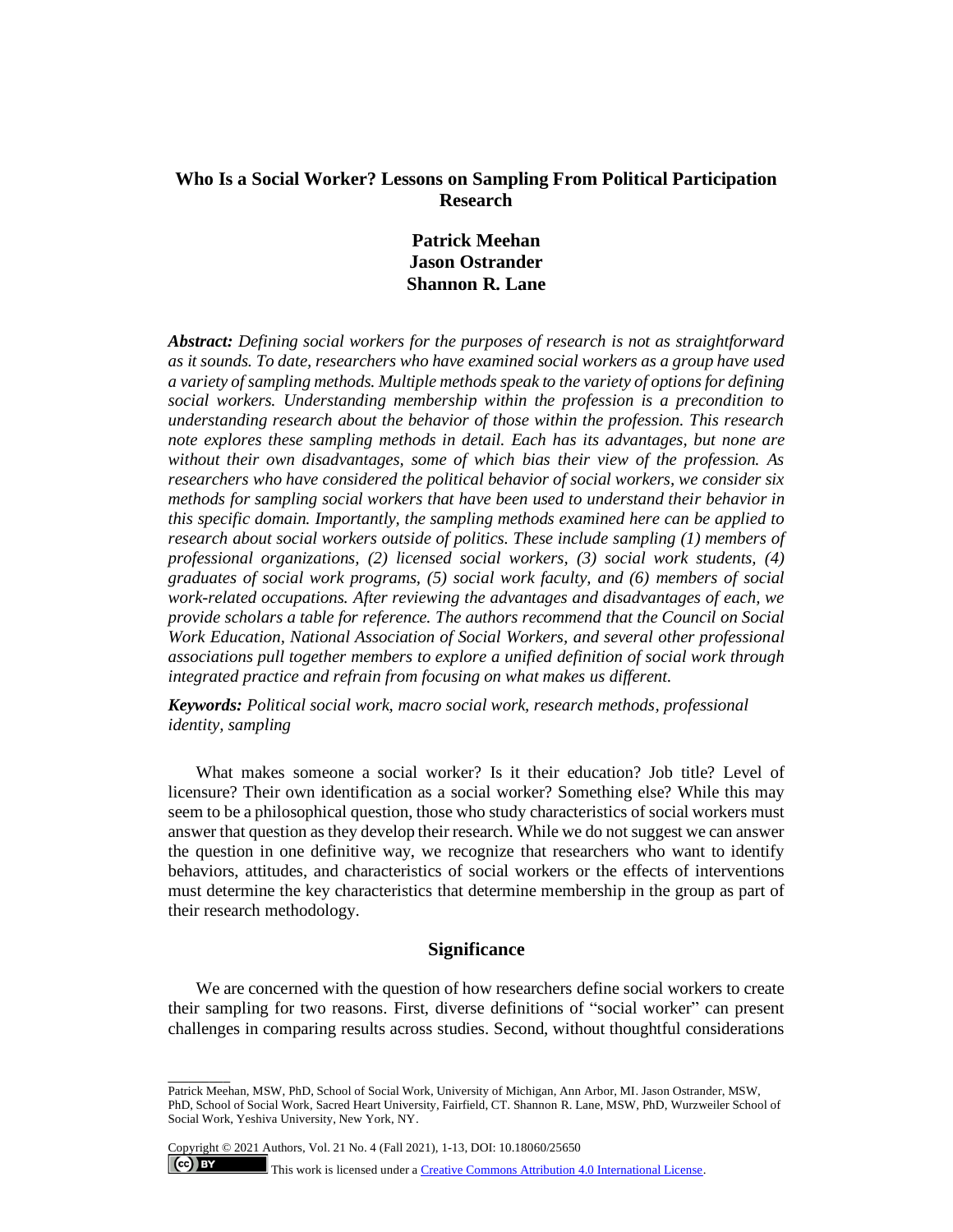of the reasons for defining membership in the group in a specific way, the sampling approach may introduce additional bias into the research process.

In this inquiry, we used studies of the political behavior and participation of social workers as a case study for understanding methods of identifying social workers for a study sample. In this research note, we describe the most common strategies used to sample social workers regarding political behavior. Importantly, these strategies are applicable to research on social workers on topics outside of political participation. We explain some of the advantages and disadvantages of using each strategy, and where potential bias threatens the validity of the resulting research. At the conclusion, we provide a summary table that outlines these advantages and disadvantages.

## **Sampling in Political Social Work Research**

We have identified six ways of identifying social workers for sampling used in political social work research. Individuals are identified as social workers based on membership in social work organizations, typically the National Association of Social Workers (NASW); licensure; social work student status; holding a social work degree; social work faculty status; and employment in social work-related occupations. There is limited large-scale data available to researchers on the demographics of social workers. The Association of Social Work Boards (ASWB) does not publish demographic information about test-takers, which would allow researchers to better understand social workers more broadly and compare research samples to the general population. The Council on Social Work Education (CSWE) reports annual statistics on social work education; however, they omit demographic information on students. NASW does not publish demographics of their members. Both NASW and CSWE have supported workforce studies, including the most recent, a study of 2018 graduates (CSWE, 2020).

### **Professional Organization Membership**

Many professional organizations exist to work towards advancing the field of social work or a subfield, to develop guidelines for best practices, and to help social workers engage in activities such as collective action and legislative advocacy (Davis et al., 2021). Research that examines members of professional organizations has sampled members of national organizations such as the National Network for Social Work Managers (NNSWM) and the Association for Community Organization and Social Action (ACOSA; Mary, 2005), the School Social Work Association of America (SSWAA; Cuellar et al., 2018), the Migration and Child Welfare National Network, the National Association of Black Social Workers (NABSW), Latino Social Workers Organization, Association of Oncology Social Work, Clinical Social Work Association, and the National Association of Forensic Social Workers (Park et al., 2011), and state-level organizations such as the Minnesota Association of Macro Practice Social Work (AMPSW; Hill et al., 2010). The most common membership association used by research into social workers' attitudes and behaviors is the NASW and its state chapters on topics ranging from the use of evidence-based practice (Tuten et al., 2016), perceptions about the relationship of firearm ownership to child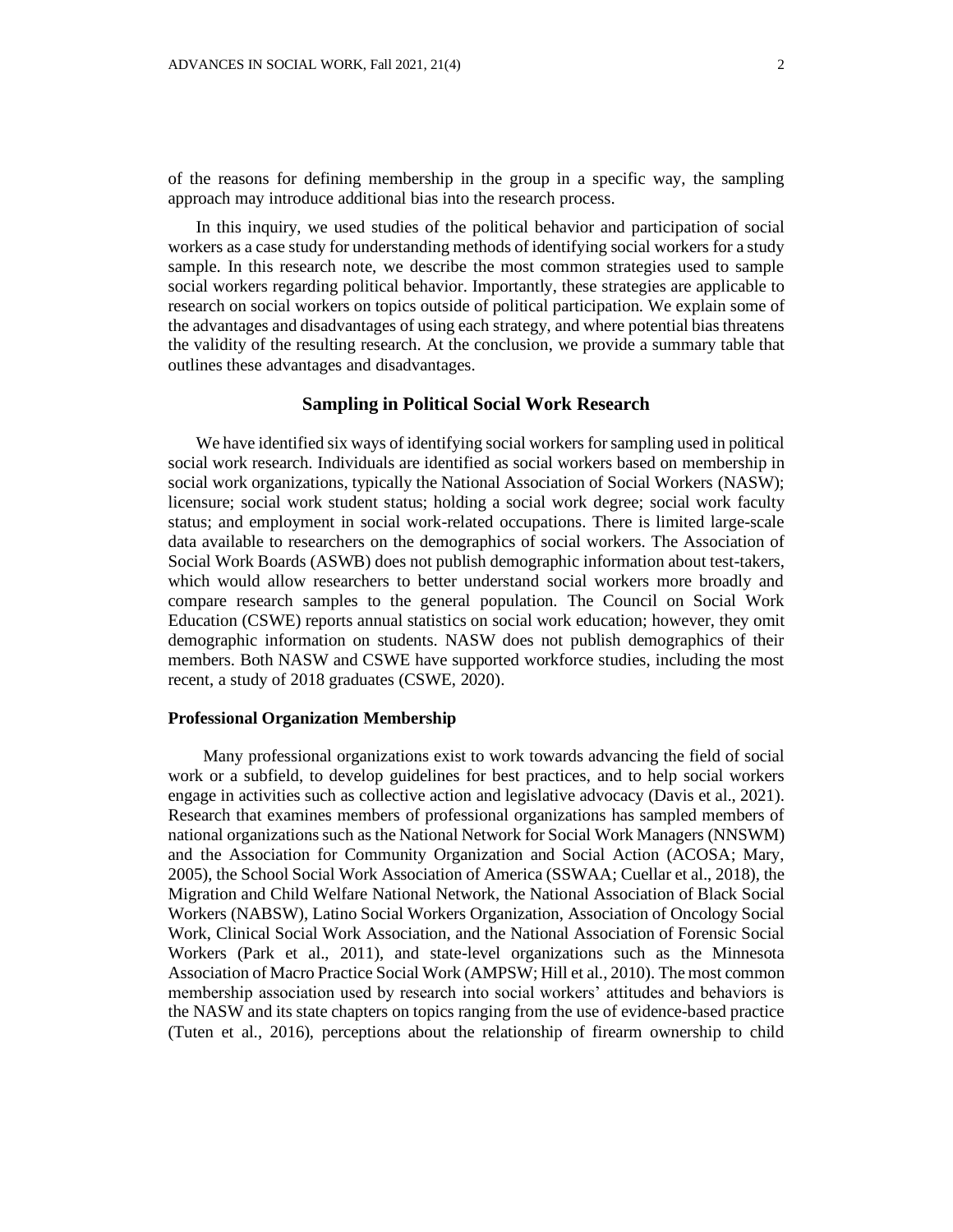neglect (Jennissen et al., 2019), and the use of spirituality and religion in their practice (Vetvik et al., 2018).

The use of the NASW membership as a proxy for identification as a social worker in political social work research goes back at least to 1981, when Wolk used a NASW list to sample social workers. Sampling members of NASW has logistical ease and introduces a cross-section of fields of practice. Wolk (1981) was curious to know the political behavior of social workers, and whether they lived up to the profession's history and traditions of political activism. Fundamentally, though, the decision to join NASW and the decision to be politically active are not necessarily independent of each other. As a result, Wolk (1981) was sampling social workers who may have been more politically active than social workers in general. Based on the responses from this sample, Wolk (1981) concluded that political activism among social workers "seems to occur in the same degree as for other professional groups and business executives" (p. 287). However, the bias introduced into the sample through NASW membership makes this conclusion tenuous.

Consciously updating our understanding of the political behavior of social workers, Ezell (1993) replicated Wolk's (1981) research with randomly selected members of the Washington State Chapter of NASW. He estimated that his sample of 500 represented 25% of the state's membership. He received a total of 353 respondents, or a reported response rate of 63.8%, and found that African American and macro social workers, respectively, were more politically active than their colleagues. With a nod to Wolk's (1981) contention that the profession played a minimal role in shaping policies, Ezell (1993) argued his results showed significant growth in political activism during the Reagan era. Addressing the geographic limitations of previous studies of NASW members, Rome and Hoechstetter (2010) sampled 3,000 NASW members nationwide. With 1,274 responses, they achieved a 43% response rate. In this sample, roughly half of respondents were politically active. The authors argued that participants engaged in either "passive" or "active" forms of political participation. Activities categorized as "passive" forms of political participation included contacting elected officials via phone or letter, reading the news, and writing a letter to the editor. "Active" forms of participation included testifying at a legislative hearing, campaigning for an elected official, participating in a rally or protest, and voting. Because all three studies sampled NASW members, these results can be compared, but not generalized to other social workers.

Sampling methods using NASW membership have the advantage of cutting through the clutter of social work practice. As the largest membership organization in the profession, and the one that sets the Code of Ethics, it is an efficient way of reaching one subset of social workers. The primary disadvantage of NASW membership is that it represents a group who have self-selected into membership. The decision to join NASW may introduce bias and leave out significant groups of social workers of interest to the researcher (Davis et al., 2021), and therefore this sampling method is not appropriate for many types of research about social workers. It should also be noted that joining NASW has a financial cost, so social workers who are not able to afford that cost will not be represented in the research.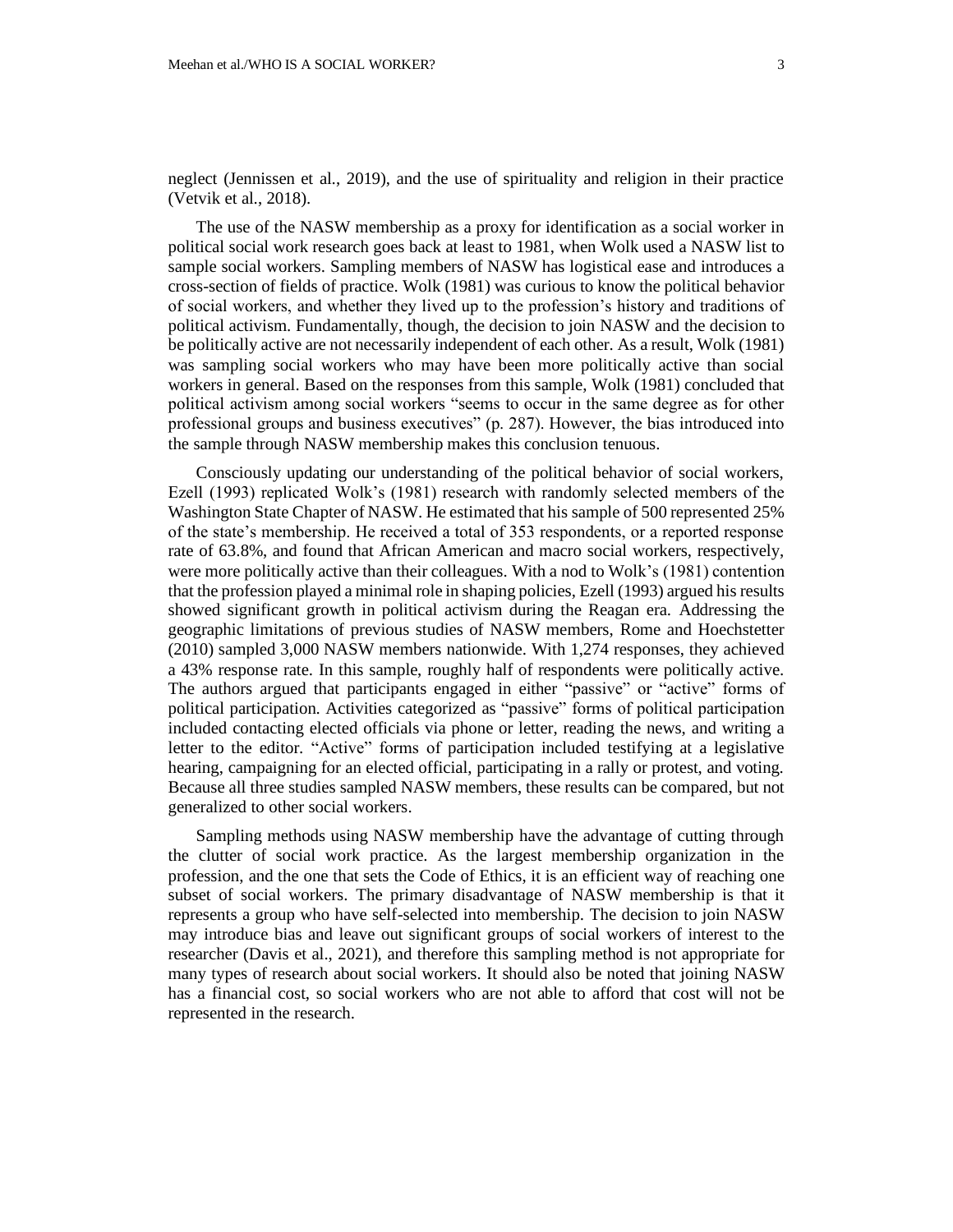#### **Licensed Social Workers**

While Wolk was the first to study political social workers who were NASW members, a trend that Wolk could not have foreseen when he was writing in 1981 was the growth of social work licensure across the United States in the past four decades. The transition to licensure within the profession has had implications for social work practice and education, with an increased emphasis over time on interpersonal mental health counseling. Social work today resembles more of a health profession than it did at the time of Wolk's study. Licensed social workers have formed the basis of many studies about social workers, including examinations of secondary traumatic stress among social workers (Bride, 2007) and attitudes toward sexual minority clients (Alessi et al., 2015).

Hamilton and Fauri (2001) were the first to use licensed social workers as a sampling pool to understand the political behavior of social workers. Out of a sampling frame of approximately 32,000, they employed a random sample of 600 licensed social workers in New York State. They received 242 responses, or a rate of 48%. They hypothesized that NASW membership predicted political participation and may have introduced bias when used to understand the political behavior of social workers. Based on their survey of licensed social workers, they found membership in NASW is indeed predictive of political participation. Because their sampling frame included both NASW members and nonmembers, they were able to assess the relationship between NASW membership and political participation in a way other studies had not been able to do. However, their results were geographically constrained to New York State.

Ritter (2008), using a more diverse and richer sampling pool, compared the political participation of licensed social workers to the general public. Ritter's sampling frame included 95,000 licensed social workers from 11 states around the country and excluded states that licensed only clinical social workers. Based on a random sample of 524 individuals, Ritter's research showed that, unlike the general public, social workers engaged in politics regardless of their access to resources (e.g., free time, family income, political skills). Being a member of a recruitment network (e.g., religious organization, NASW) was also a predictor of political participation, based on the Political Activities Scale, which asks respondents to record the level of involvement in various modes of political activity such as voting, civic engagement, electoral participation, and so forth.

The recently completed National Study of the Political Participation of Licensed Social Workers (Ostrander, 2020) illustrates how licensure can be used to obtain larger sample sizes than was possible using NASW membership. This study obtained licensure information for social workers in 25 states, yielding a sampling frame of over 144,000. From a random sample of 45,000, responses from 3,033 individuals (a response rate of 7%) were collected. A comparable sample from NASW member lists would have been onethird the size.

Many of the same advantages that apply to NASW members as a sample apply to licensed social workers as well, with one additional advantage. As with NASW membership, licensure cuts across occupations and practice areas within social work. The scale of licensure, though, dwarfs that of NASW membership. Title protection in many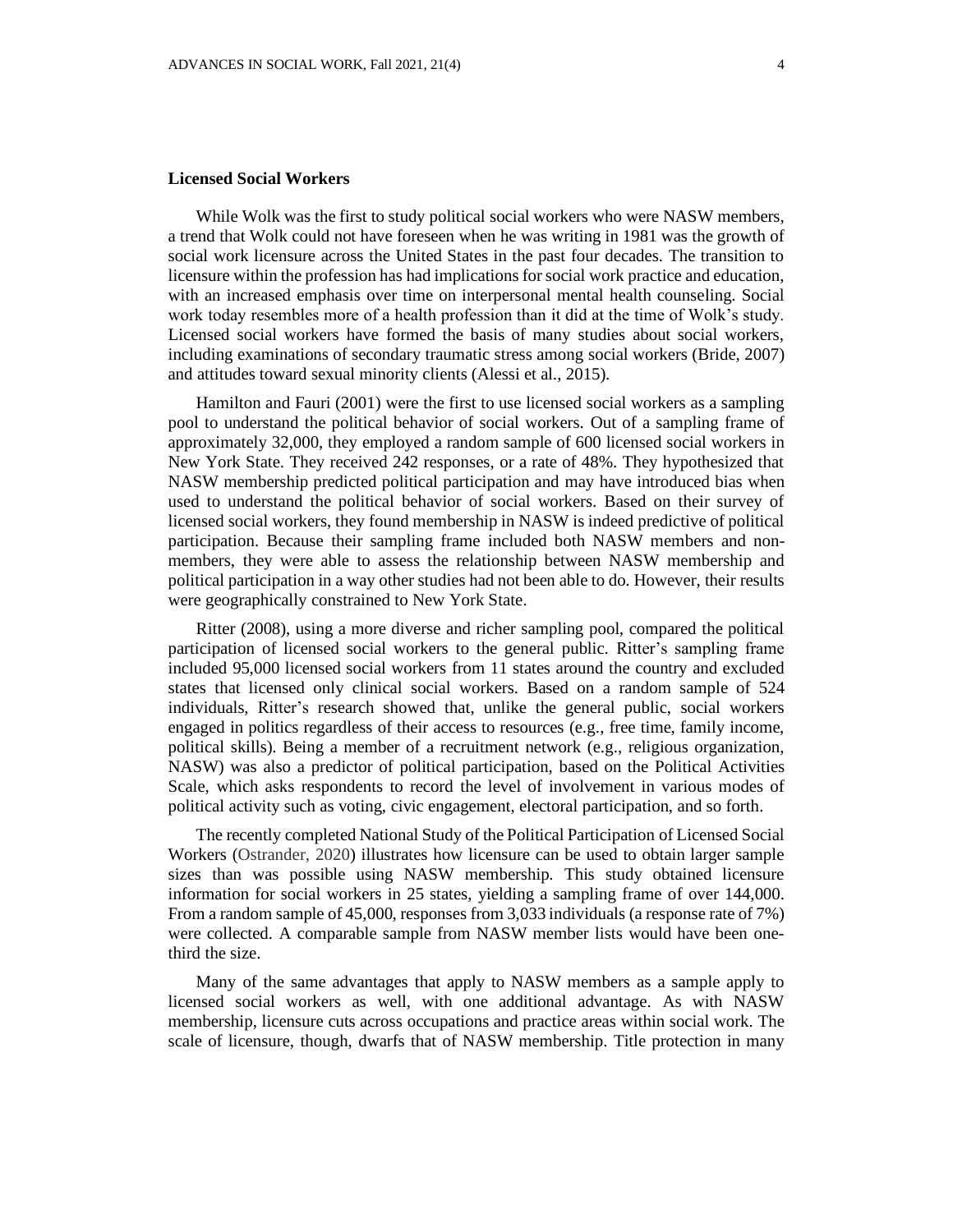states requires individuals to possess licensure if they want to call themselves a "social worker" professionally, although title protection in other states only requires a social work degree.

Although licensure allows for larger sample sizes than is possible through NASW membership alone, these samples are not without bias. The three biggest disadvantages with the use of licensure as a sampling frame are the underrepresentation of macro practitioners, potential for exam bias, and the cost of licensure. Macro practitioners are less likely than others to obtain licensure, even in the few states with macro-focused licensure (Donaldson et al., 2014). Employers of macro social workers may not need or value licensure. For an in-depth discussion of macro practice and licensure see Donaldson et al. (2014). Overall, a sample developed from licensure will likely over-represent micro practitioners and under-represent macro practitioners and those in non-traditional social work settings where licensure is not required.

The second disadvantage of using licensure to sample social workers is the potential bias in the licensure exam. We have no way to formally assess the bias within the exam given the lack of information provided by ASWB, which devises and administers the licensing exam. However, Castex and colleagues (2019) reviewed sample licensure questions and available data and expressed significant concerns about the bias within the exam.

The final disadvantage is the significant cost associated with licensure, including the cost of the exam, initial and continuing licensure fees to the state, and the cost of continuing education credits to maintain licensure. These costs likely mean that social workers who are unable to afford to pay these fees will be unable to become licensed or maintain a license, and therefore may be underrepresented in resulting research. The ASWB does not release demographic information that would allow outside researchers to assess whether "social workers with economically and educationally disadvantaged backgrounds have difficulty passing their licensing exams" (Castex et al., 2019, p. 212). This is not true of licensure in other professions.

#### **Social Work Students**

Students represent another potential source of information about social workers. As a group, they offer advantages to researchers relative to NASW membership or licensure. For example, students have expressed interest in social work by pursuing it, but have often not yet professionally sorted themselves into micro or macro practice areas. Likewise, students have not passed or failed the licensing exam. Moreover, CSWE accreditation standards ensure students receive exposure to similar content and curricula no matter what college or university they attend. A number of researchers have taken advantage of their access to social work students as research participants. For example, several researchers have examined students' perceptions of the causes of poverty (Castillo & Becerra, 2012; Delavega et al., 2017; Sun, 2001).

Examples of political social work research with students includes Swank's (2012) sample of political behavior among social work students at a historically Black college and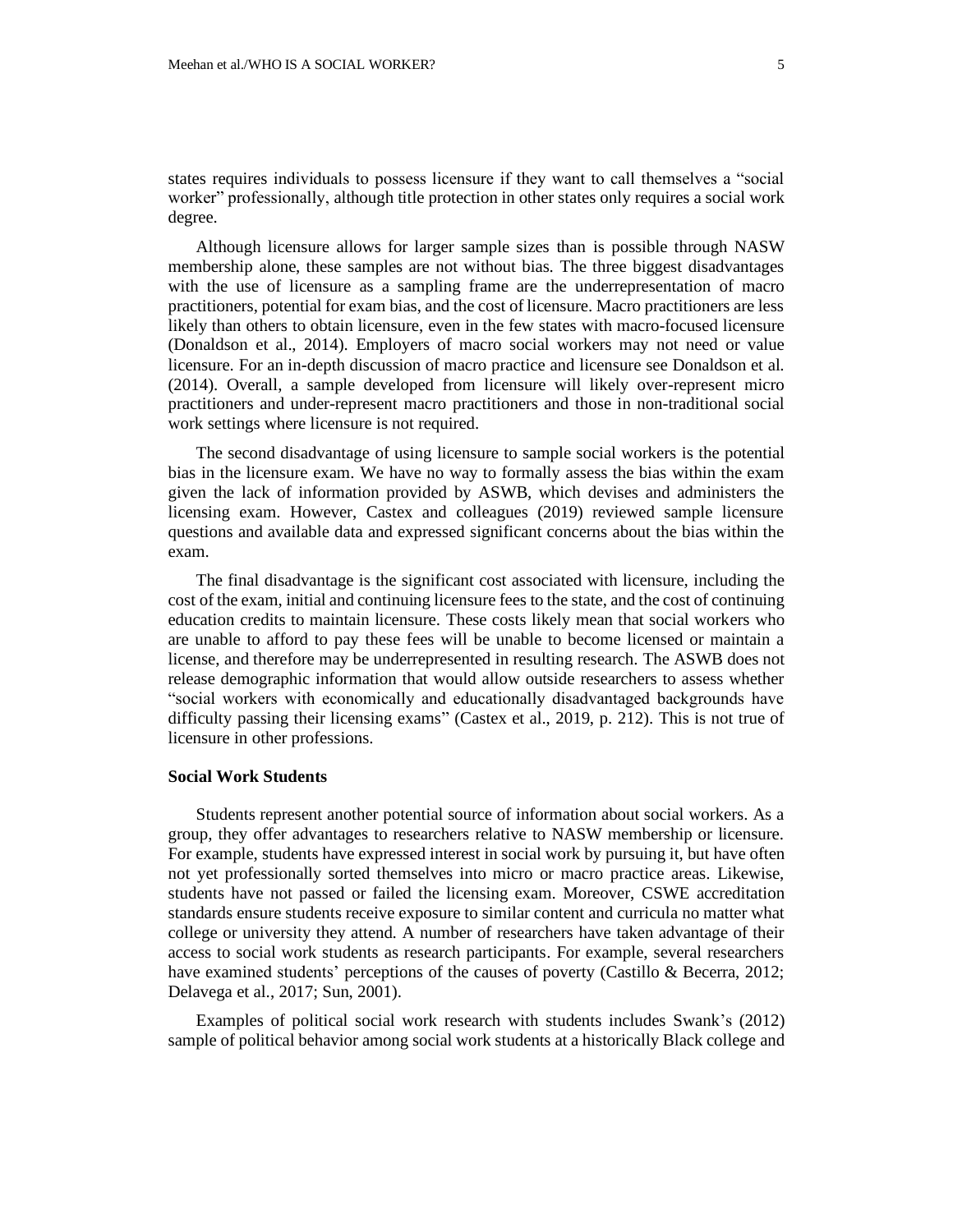As with all methods, student samples present disadvantages. Social work students are still establishing their professional identities and beliefs; their beliefs, attitudes, and behavior as students may not be representative of their later behavior as professionals. In addition, not every student who obtains a BSW or MSW will practice as a social worker, stay in social work long term, or identify as a social worker. Finally, most studies of students focus in on those who are in one program, limiting generalizability outside of that program.

## **Graduates of Social Work Programs**

Social work researchers frequently study graduates of social work programs. Bloomquist et al. (2015) studied self-care and quality of life among social workers chosen from the MSW alumni of a university, while Bae et al. (2020) looked at compassion satisfaction and its relationship to factors such as emotional intelligence, organizational factors, and work-life balance. Starr et al. (1999) surveyed MSW alumni to learn about their career paths. Given this, it is surprising that few studies in political social work have examined social work graduates as a whole, likely given the difficulties in establishing a sampling frame without relying on licensure or professional membership. One political social work study (Lane & Humphreys, 2011) used purposive sampling through available lists of elected social workers and internet searching, as well as snowball sampling to contact 416 social workers who met the study criteria (graduates of BSW, MSW, PhD, or DSW programs who had run for elected office); 270 (66%) responded to the survey. Participants came from different programs, were both NASW members and non-members, and included those licensed and not licensed.

The advantages of sampling graduates of social work programs are many. This group represents people with social work educations who would not be included in NASW or licensure sampling and who are past the student phase of life and more firmly into their professional identities. The largest disadvantage of this sampling is that it is very timeintensive. There is no existing sampling frame to draw from and no way to know how representative the sample is of individuals who have earned a social work degree. In addition, this approach may sample people with social work degrees who are not practicing or identifying as social workers.

#### **Social Work Faculty**

Social work faculty are rarely assumed to be representative of all social workers. Researchers have surveyed social work faculty on topics relevant to their teaching of social work students, for example social work licensing (Miller et al., 2017) and curricula (Grady et al., 2010) or topics relevant to their own careers like mentoring (Wilson et al., 2002) and being "out" in the academy (Prock et al., 2019). A dearth of studies in political social work employ social work faculty—including field-based staff—as a sampling frame. One seminal study, Mary et al. (1993), explored the political behavior of social work faculty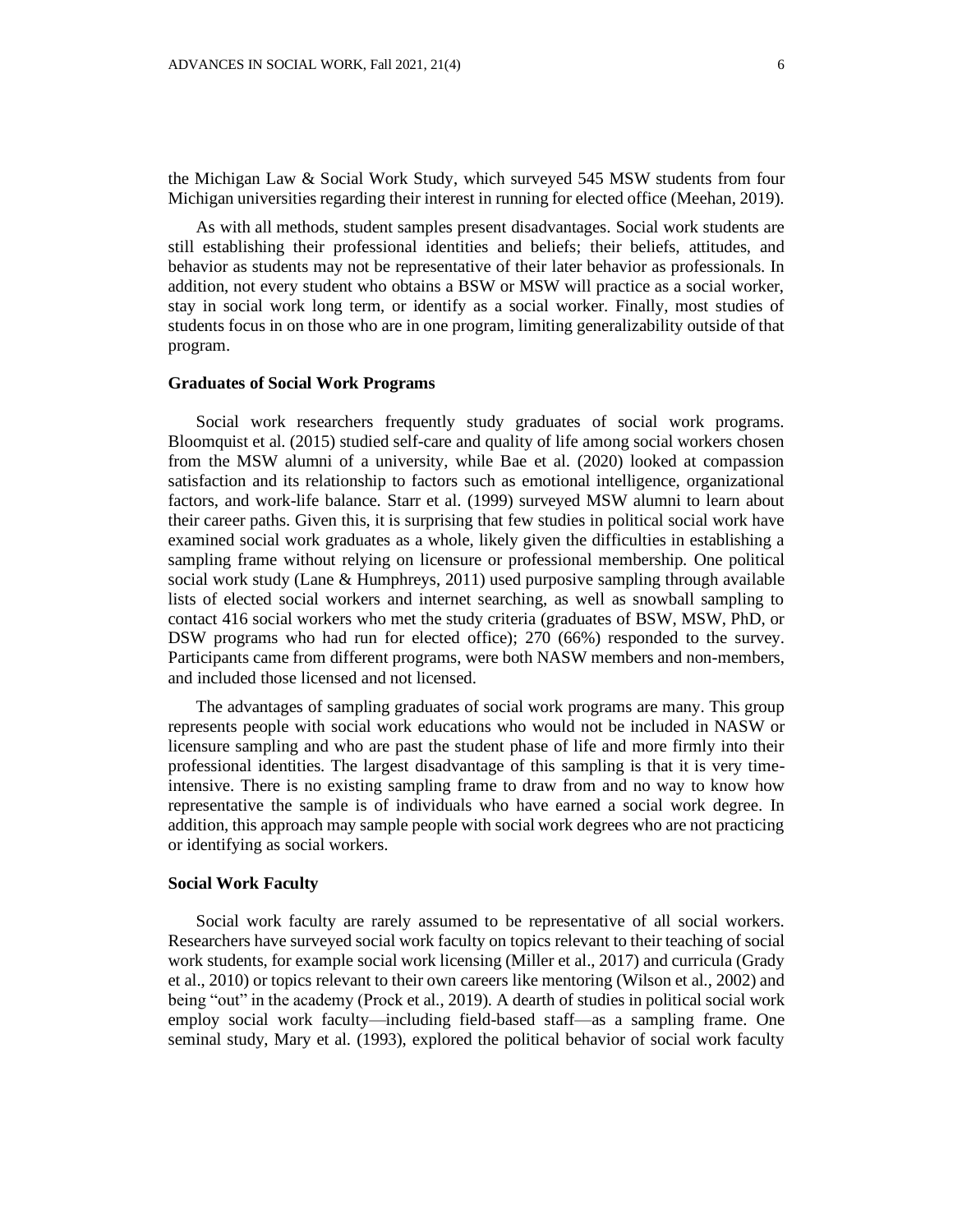and field instructors and was informed by the works of Wolk (1981) and Ezell (1993). Mary and her colleagues used Milbrath's (1965) Hierarchy of Political Activity Scale, and demonstrated similar findings to both Wolk's and Ezell's studies. However, they also found that social work faculty questioned social workers' engagement in politics. Mary (2002) later replicated her earlier study with modifications, showing similar results.

Wolk and colleagues (1996) surveyed faculty and staff to understand the opportunities and barriers for political field placements. The authors found that only 20% of bachelor of social work programs and 43% of master of social work programs offer political placements. Pritzker and Lane (2014) surveyed field directors and found low numbers placing students in political placements. Both studies reported the perception of faculty/field staff that students are not interested in such placements, but did not survey students for their perspectives.

Social work faculty are highly educated and generally have a significant amount of practice experience. This offers researchers the opportunity to understand what content is being offered in implicit (e.g., classroom and field) and explicit (e.g., trainings and student organizations) curriculum. The disadvantages of using social work faculty as a sample includes that faculty do not represent the larger social work profession, which limits generalizability. Social work faculty may be overwhelmed and unlikely to respond to research requests. Their perceptions of their programs may not match with students' experiences. Lastly, social work faculty may over-represent clinical specialists and underrepresent mezzo and macro specialists.

## **Related Occupations**

Another method of identifying a sample is to examine the occupations that typically define social work practice. These could include mental health counselors, child welfare officers, case workers, non-profit program managers, community organizers, and so on. These individuals are often considered to be practicing social work, whether they call themselves social workers or have a social work education or license. The major advantage to this population is representing a wider array of individuals who would otherwise be excluded through NASW membership or licensure. Research about self-care targeting healthcare social workers was able to use this method by contacting employers who typically employ healthcare social workers, such as hospitals and nursing homes (Miller et al., 2017). A 1999 study of social workers as a whole found that 22% of those who identify as social workers are African-American, compared to only 6% of those with a formal degree in social work (Kadushin, 1999, as reported by Castex et al., 2019), suggesting that this group may be significantly different from the other groups studied, all of whom have social work education as one of their core requirements.

There are understandable disadvantages to sampling social workers in this way that also introduce bias. This group has varied educational and professional development experiences outside of the accreditation standards within the profession. This method further introduces bias through different ethical standards that might be applicable to these individuals.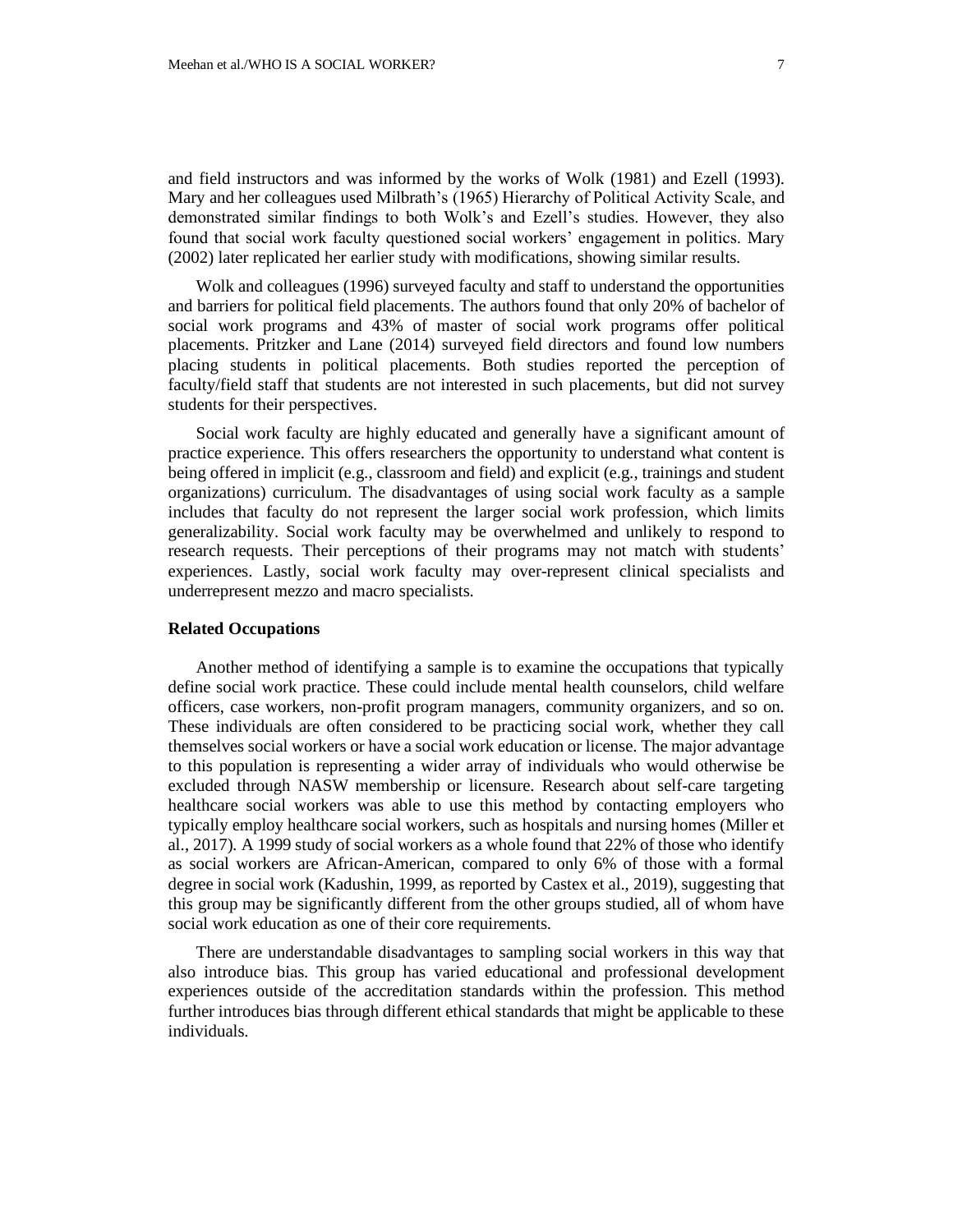| <b>Social Work</b>                        |                                                                                            |                                                                                                                                         |                                                                                                                                                                           |                                                                                                                                                                             |
|-------------------------------------------|--------------------------------------------------------------------------------------------|-----------------------------------------------------------------------------------------------------------------------------------------|---------------------------------------------------------------------------------------------------------------------------------------------------------------------------|-----------------------------------------------------------------------------------------------------------------------------------------------------------------------------|
| <b>Identity</b>                           | <b>Sampling Frame</b>                                                                      | <b>Advantages</b>                                                                                                                       | <b>Disadvantages</b>                                                                                                                                                      | <b>Examples</b>                                                                                                                                                             |
| Social work<br>education                  | Graduates/alumni                                                                           | • Can interpret meaning of<br>education to practice<br>Bridges micro/macro<br>$\bullet$<br>practice divide                              | $\bullet$ Time intensive<br>No known population from<br>$\bullet$<br>which to create sampling<br>frame<br>• May include people not<br>currently practicing social<br>work | Lane & Humphreys (2011)                                                                                                                                                     |
| Social work<br>education                  | Current students                                                                           | • Convenient<br>Expressed interest in<br>social work<br>• Less defined micro/macro<br>practice divide<br>Common curriculum<br>$\bullet$ | • Lack professional practice<br>experience or identity<br>Eventual practice or<br>$\bullet$<br>occupation is unknown                                                      | Fisher, Weedman, Alex, & Stout<br>(2001); Hylton (2015); Meehan<br>(2019); Mizrahi & Dodd (2013);<br>Ostrander et al. (2018); Pritzker<br>& Burwell (2016); Swank<br>(2012) |
| Licensure<br>status                       | License holders                                                                            | • Potential sample size<br>Satisfies title protection<br>$\bullet$<br>• Identifiable through state<br>databases                         | • Macro practice<br>applicability<br>• Exam creates barriers to<br>entry that may be biased<br>• Cost of licensure is<br>prohibitive                                      | Hamilton & Fauri (2001);<br>Ostrander (2020); Ritter (2007,<br>2008)                                                                                                        |
| Professional<br>association<br>membership | <b>NASW</b> members                                                                        | Efficient<br>$\bullet$<br>Bridges micro/macro<br>$\bullet$<br>practice divide<br>Common ethical training                                | Self-selective, therefore not<br>$\bullet$<br>broadly representative<br>Cost of membership is<br>$\bullet$<br>prohibitive                                                 | Dickinson (2004); Ezell (1993);<br>Felderhoff et al. (2015);<br>Mattocks (2018); Rome $&$<br>Hoechstetter (2010); Wolk<br>(1981)                                            |
| Occupation                                | Child welfare<br>workers, social<br>service case<br>workers, community<br>organizers, etc. | • Easily identifiable<br>• Convenient and broadly<br>available                                                                          | • Unknown education and<br>training<br>• Potential unfamiliarity with<br><b>NASW</b> Code of Ethics                                                                       | Ostrander et al. (2019)                                                                                                                                                     |
| Schools of<br>social work                 | Social work faculty                                                                        | • Up-to-date knowledge of<br>social work curriculum                                                                                     | • Highly educated, therefore<br>not broadly representative                                                                                                                | Mary et al. (1993); Mary (2001);<br>Pritzker & Lane (2014); Wolk et<br>al. (1996)                                                                                           |

Table 1. *Sampling Methods used to Study the Political Behavior of Social Workers*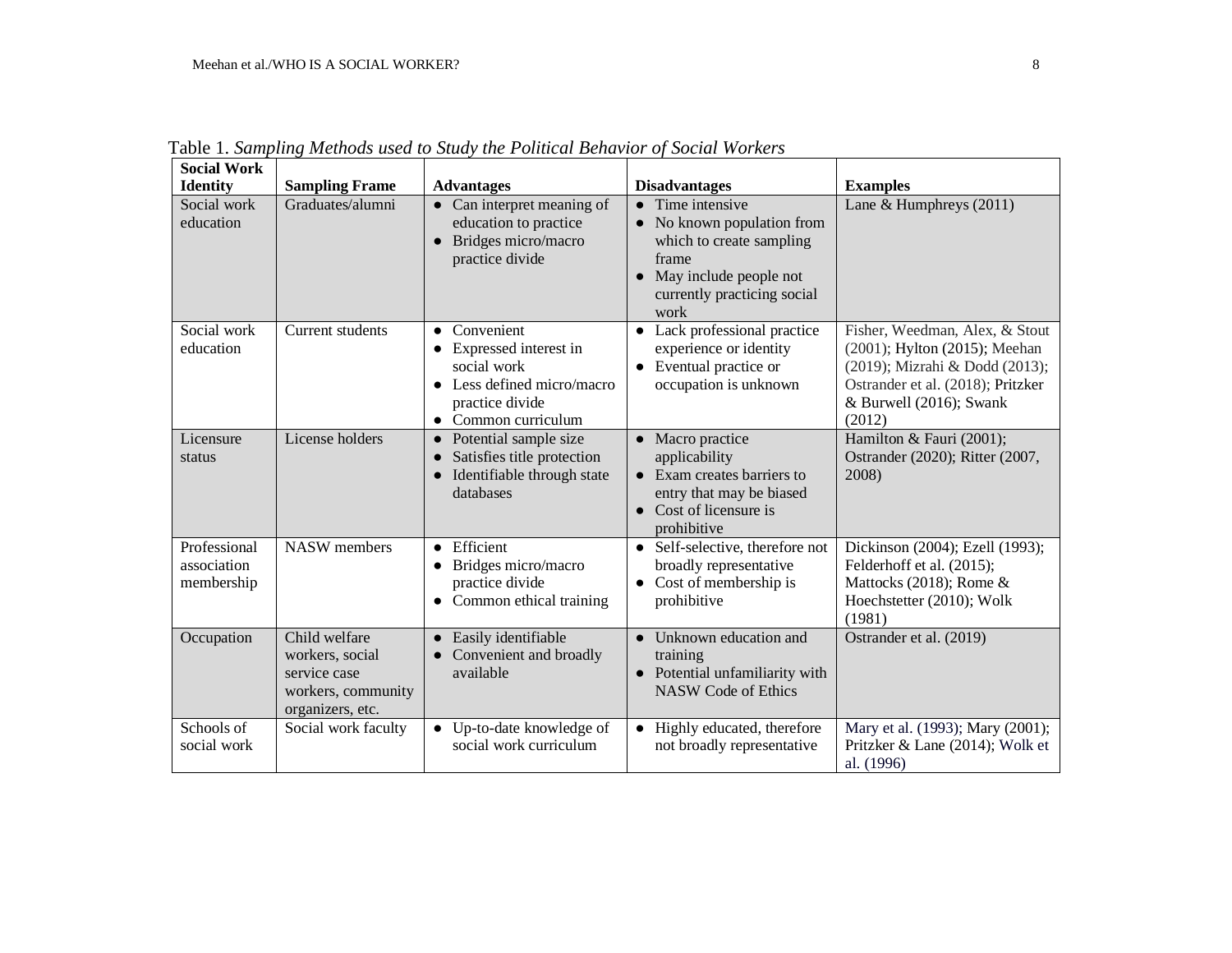## **Conclusion**

There is no way to define a social worker that is without disadvantage or bias. Whether researchers choose to study members of social work organizations such as the National Association of Social Workers, licensed social workers, social work students, graduates of social work programs, social work faculty, or those in social work-related occupations, researchers who examine the behaviors, attitudes, and opinions of social workers should choose carefully from among the different options to maximize the representations of social workers relevant to their interests. Table 1 summarizes the six options discussed here, their advantages and disadvantages, and provides examples of studies which have used those options for further reference.

In addition to careful consideration of their sampling options, researchers who are examining social workers should be transparent about the reasons they chose their sample, and the ways in which that might bias their study. This transparency will allow readers to compare studies on the same topic, which used different samples to evaluate the results, with that information in mind. Researchers should also consider replicating their studies with a different population or combining samples from multiple sampling frames to understand how well their results compare with other options.

Two important areas of concern across these methods are the underrepresentation of those who have financial constraints and those who practice macro social work. We encourage researchers to consider the costs involved in NASW membership and licensure when choosing to use those sampling frames, and to consider seriously whether other methods are necessary. We also encourage NASW and ASWB to release as much demographic information as possible about NASW members and ASWB exam takers, to allow researchers to assess their samples in relationship to those overall groups and allow for fuller consideration of possible bias, such as racial bias, within the ASWB exam.

One final note: most of these sampling choices involve the definition of social work by the researcher, which removes ownership of the term social worker from the participant and puts that power in the researchers' hands, without allowing the participant to define it on their own terms. This threatens the internal validity of any such study, whereby the researcher prescribes a term to the research participant with which they do not necessarily identify. We encourage researchers to ask participants whether and how they identify as social workers as part of their research, in order to continue to develop our understanding of individual identification with the profession, as well as these proscribed group identities. The authors recommend that the Council on Social Work Education, National Association of Social Workers, and other profession associations pull together members to explore a unified definition of social work through integrated practice and refrain from focusing on what makes us different. For far too long as a profession we have focused historical conflicts—micro vs macro practice, cause vs function, clinical vs policy—and should agree that social workers need a variety of skills to work at all levels of practice. This belief should appear more explicitly in professional association documents (e.g., Code of Ethics and Educational Policy and Accreditation Standards) if we are to work with marginalized and oppressed communities to improve practice and create more favorable policies.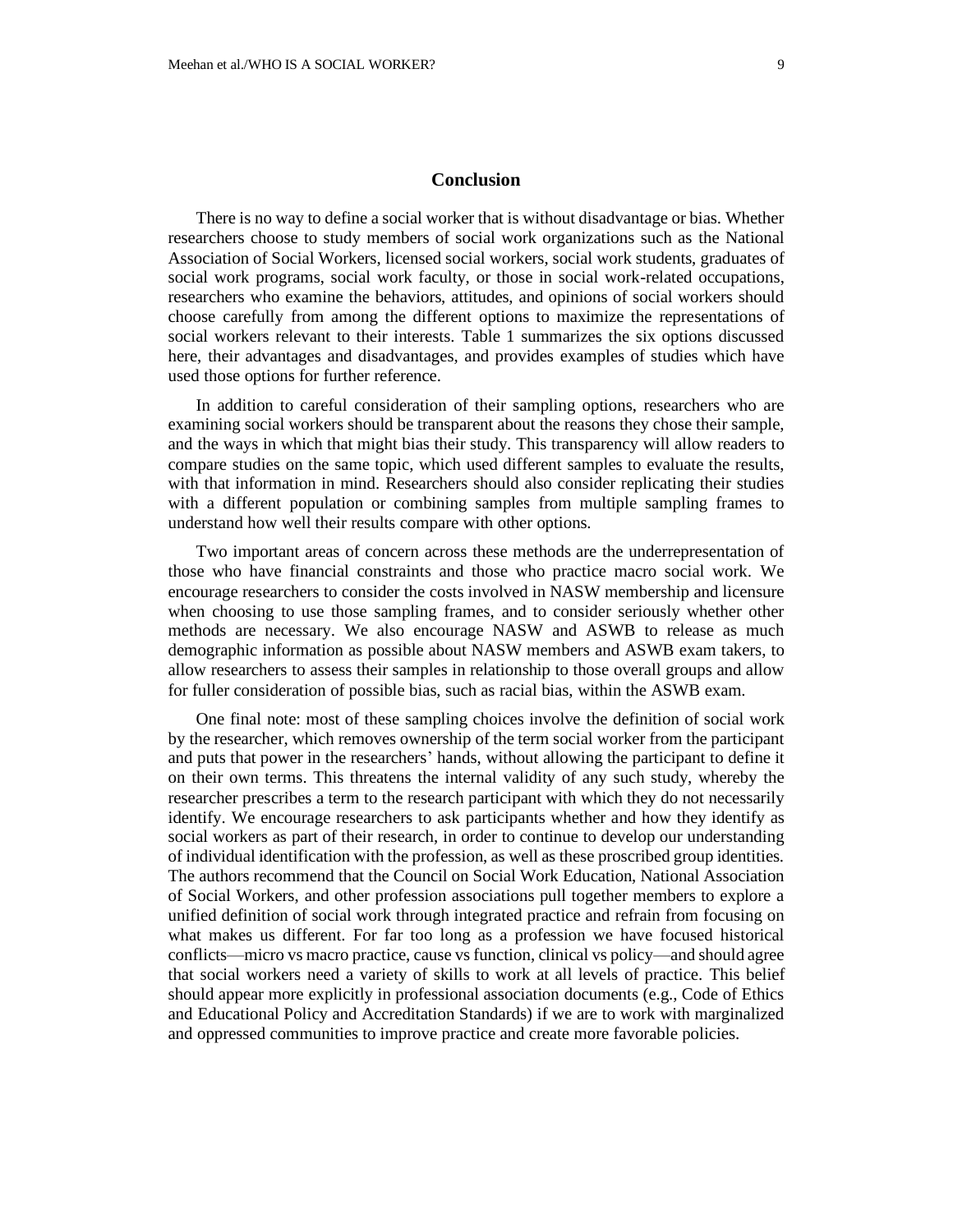## **References**

- Alessi, E. J., Dillon, F. R., & Kim, H. M. S. (2015). Determinants of lesbian and gay affirmative practice among heterosexual therapists. *Psychotherapy*, *52*(3), 298-307. <https://doi.org/10.1037/a0038580>
- Bae, J., Jennings, P. F., Hardeman, C. P., Kim, E., Lee, M., Littleton, T., & Saasa, S. (2020). Compassion satisfaction among social work practitioners: The role of work– life balance. *Journal of Social Service Research*, *46*(3), 320-330. <https://doi.org/10.1080/01488376.2019.1566195>
- Bloomquist, K. R., Wood, L., Friedmeyer-Trainor, K., & Kim, H. W. (2015). Self-care and professional quality of life: Predictive factors among MSW practitioners. *Advances in Social Work*, *16*(2), 292-311. <https://doi.org/10.18060/18760>
- Bride, B. E. (2007). Prevalence of secondary traumatic stress among social workers. *Social Work*, *52*(1), 63-70. <https://doi.org/10.1093/sw/52.1.63>
- Castex, G., Senreich, E., Phillips, N. K., Miller, C. M., & Mazza, C. (2019). Microaggressions and racial privilege within the social work profession: The social work licensing examinations. *Journal of Ethnic & Cultural Diversity in Social Work*, *28*(2), 211-228. <https://doi.org/10.1080/15313204.2018.1555498>
- Castillo, J. T., & Becerra, D. (2012). The perception of poverty and social welfare policies among undergraduate and graduate social work students in the United States. *Journal of Human Behavior in the Social Environment*, *22*(4), 375-391. <https://doi.org/10.1080/10911359.2012.664499>
- Council on Social Work Education. (2020, August 31). *National workforce initiatives.* <https://www.cswe.org/Centers-Initiatives/Initiatives/National-Workforce-Initiative>
- Cuellar, M. J., Elswick, S. E., & Theriot, M. T. (2018). School social workers' perceptions of school safety and security in today's schools: A survey of practitioners across the United States. *Journal of School Violence*, *17*(3), 271-283. <https://doi.org/10.1080/15388220.2017.1315308>
- Davis, T., Radohl, T., Humphrey, K., & Benorden, M. (2021). Participation in social work membership organizations: Opportunities and challenges in a changing society. *Journal of Policy Practice and Research*, *2*(1), 40-53. <https://doi.org/10.1007/s42972-020-00015-w>
- Delavega, E., Kindle, P. A., Peterson, S., & Schwartz, C. (2017). The Blame Index: Exploring the change in social work students' perceptions of poverty. *Journal of Social Work Education*, *53*(4), 664-675. <https://doi.org/10.1080/10437797.2017.1287028>
- Dickinson, J. C. (2004). The views of NASW members in one state toward social action. *Professional Development: The International Journal of Continuing Social Work Education*, *7*(2), 12-26.<http://www.profdevjournal.org/articles/72012.pdf>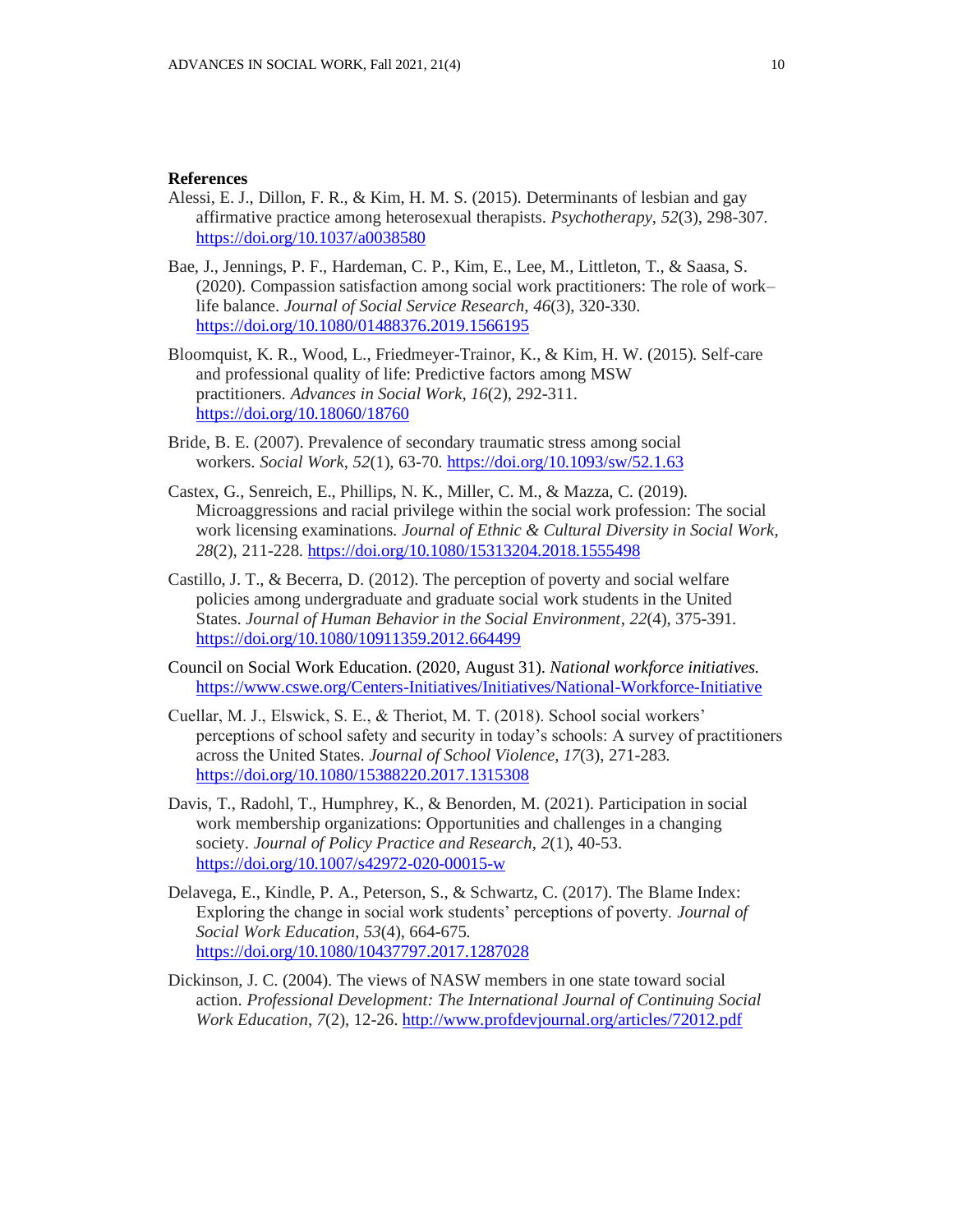- Donaldson, L. P., Hill, K., Ferguson, S., Fogel, S., & Erickson, C. (2014). Contemporary social work licensure: Implications for macro social work practice and education. *Social Work*, *59*(1), 52-61. <https://doi.org/10.1093/sw/swt045>
- Ezell, M. (1993). The political activity of social workers: A post-Reagan update. *Journal of Sociology and Social Welfare*, *20*(4), 81-97. <https://scholarworks.wmich.edu/jssw/vol20/iss4/1>
- Felderhoff, B. J., Hoefer, R., & Watson, L. D. (2015). Living up to the code's exhortations? Social workers' political knowledge sources, expectations, and behaviors. *Social Work*, *61*(1), 29-35. <https://doi.org/10.1093/sw/swv053>
- Fisher, R., Weedman, A., Alex, G., & Stout, K. D. (2001). Graduate education for social change: A study of political social workers. *Journal of Community Practice*, *9*(4), 43- 64. [https://doi.org/10.1300/J125v09n04\\_03](https://doi.org/10.1300/J125v09n04_03)
- Grady, M. D., Rozas, L. W., & Bledsoe, S. E. (2010). Are curriculum decisions based on the evidence? How social work faculty members make choices in curriculum decisions. *Journal of Evidence-Based Social Work*, *7*(5), 466-480. <https://doi.org/10.1080/15433714.2010.494976>
- Hamilton, D., & Fauri, D. (2001). Social workers' political participation: Strengthening the political confidence of social work students. *Journal of Social Work Education*, *37*(2), 321-332. <https://doi.org/10.1080/10437797.2001.10779057>
- Hill, K. M., Ferguson, S. M., & Erickson, C. (2010). Sustaining and strengthening a macro identity: The association of macro practice social work. *Journal of Community Practice*, *18*(4), 513-527. <https://doi.org/10.1080/10705422.2010.519684>
- Hylton, M. E. (2015). Civic engagement and civic literacy among social work students: Where do we stand? *Journal of Policy Practice*, *14*(3-4), 292-307. <https://doi.org/10.1080/15588742.2015.1004396>
- Jennissen, C. A., Evans, E. M., Karsjens, A. A., & Denning, G. M. (2019). Social workers' determination of when children's access or potential access to loaded firearms constitutes child neglect. *Injury Epidemiology*, *6*(1), 1-11. <https://doi.org/10.1186/s40621-019-0202-2>
- Lane, S. R., & Humphreys, N. A. (2011). Social workers in politics: A national survey of social work candidates for elected office. *Journal of Policy Practice*, *10*, 225-244.
- Mary, N. L. (2001). Political activism of social work educators. *Journal of Community Practice*, *9*(4), 1-20. [https://doi.org/10.1300/J125v09n04\\_01](https://doi.org/10.1300/J125v09n04_01)
- Mary, N. L. (2005). Transformational leadership in human service organizations. *Administration in Social Work*, *29*(2), 105-118. [https://doi.org/10.1300/J147v29n02\\_07](https://doi.org/10.1300/J147v29n02_07)
- Mary, N., Ellano, C., & Newell, J. (1993). Political activism in social work: A study of social work educators. In T. Mizrahi & J. Morrison (Eds.), *Community organization*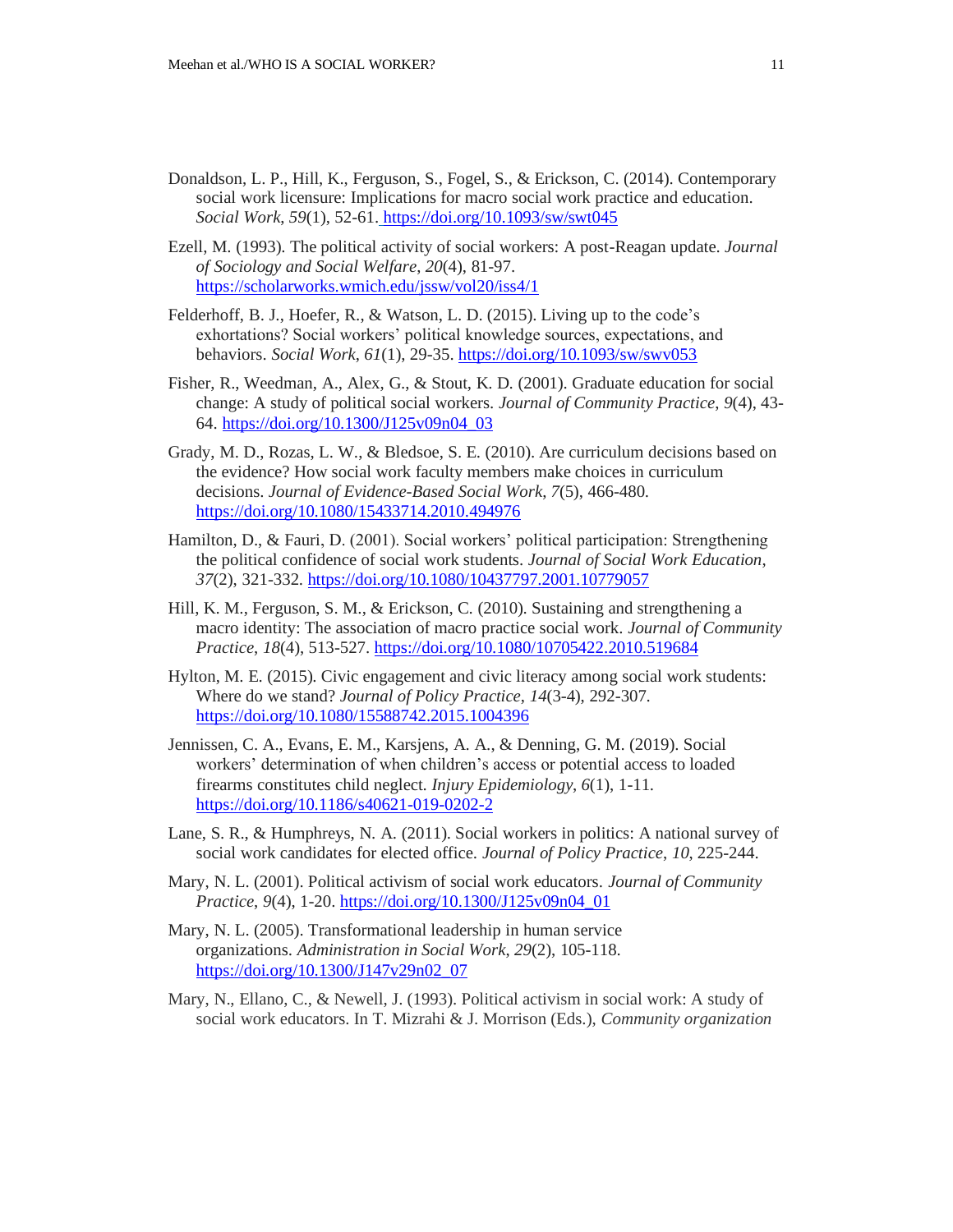*and social administration: Advances, trends and emerging principles* (pp. 203–223). Haworth.

- Mattocks, N. O. (2018). Social action among social work practitioners: Examining the micro–macro divide. *Social Work*, *63*(1), 7-16. <https://doi.org/10.1093/sw/swx057>
- Meehan, P. (2019). Water into wine: Using social policy courses to make MSW students interested in politics. *Journal of Social Work Education*, *33*(1), 1-15. <https://doi.org/10.1080/10437797.2019.1671256>
- Milbrath, L. (1965). *Political participation: How and why do people get involved in politics?* Rand McNally.
- Miller, J. J., Lianekhammy, J., Pope, N., Lee, J., & Grise-Owens, E. (2017). Self-care among healthcare social workers: An exploratory study. *Social Work in Health Care*, *56*(10), 865-883. <https://doi.org/10.1080/00981389.2017.1371100>
- Mizrahi, T., & Dodd, S. J. (2013). MSW students' perspectives on social work goals and social activism before and after completing graduate education. *Journal of Social Work Education*, *49*(4), 580-600. <https://doi.org/10.1080/10437797.2013.812504>
- Ostrander, J. (2020). National study of the political participation of licensed social workers [Unpublished raw data].
- Ostrander, J. A., Bryan, J., & Lane, S. R. (2019). Clinical social workers, gender, and perceptions of political participation. *Advances in Social Work*, *19*(1), 256-75. <https://doi.org/10.18060/22609>
- Ostrander, J., Bryan, J., Sandler, A., Nieman, P., Clark, M., Loveland, E., & Smith, T. R. (2018). The political participation of first year social work students: Does practice specialization matter? *Journal of Sociology and Social Welfare*, *45*(3), 39-59. [https://digitalcommons.sacredheart.edu/socwk\\_fac/41/](https://digitalcommons.sacredheart.edu/socwk_fac/41/)
- Ostrander, J., Kindler, T., & Bryan, J. (2021). Using the civic voluntarism model to compare the political participation of US and Swiss social workers. *Journal of Policy Practice and Research*, *2*(1), 4-19. <https://doi.org/10.1007/s42972-020-00020-z>
- Park, Y., Bhuyan, R., Richards, C., & Rundle, A. (2011). US social work practitioners' attitudes towards immigrants and immigration: Results from an online survey. *Journal of Immigrant & Refugee Studies*, *9*(4), 367-392. <https://doi.org/10.1080/15562948.2011.616801>
- Pritzker, S., & Burwell, C. (2016). Promoting election-related policy practice among social work students. *Journal of Social Work Education*, *52*(4), 434-447. <https://doi.org/10.1080/10437797.2016.1198294>
- Pritzker, S., & Lane, S. R. (2014). Field note– Integrating policy and political content in BSW and MSW field placements. *Journal of Social Work Education*, *50*(4), 730-739. <https://doi.org/10.1080/10437797.2014.947905>
- Prock, K. A., Berlin, S., Harold, R. D., & Groden, S. R. (2019). Stories from LGBTQ social work faculty: What is the impact of being "out" in academia? *Journal of Gay*